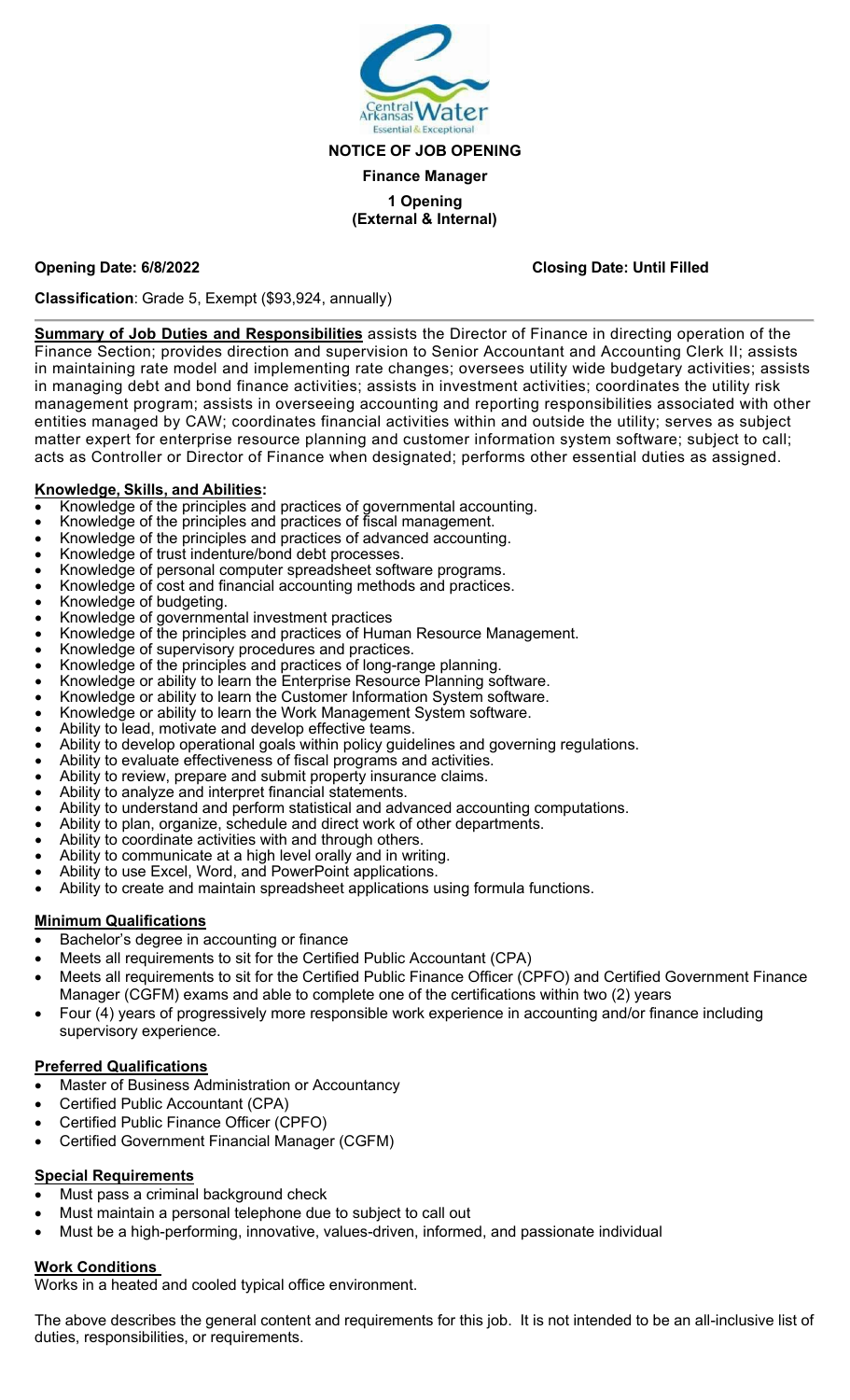All forms, including resume, must be completed, and returned to Human Resources or emailed to Careers@carkw.com to be considered for the position

Central Arkansas Water is an EQUAL OPPORTUNITY EMPLOYER and does not discriminate in its employment practices, or anyother activities, based on race, color, religion, sex, national origin, age, disability, veteran's status, sexual orientation, gender identity, genetic information, political opinions or affiliation, or any other status protected by law.

> [www.carkw.com](http://www.carkw.com/) We support diversity, equity, and inclusion in our workplace.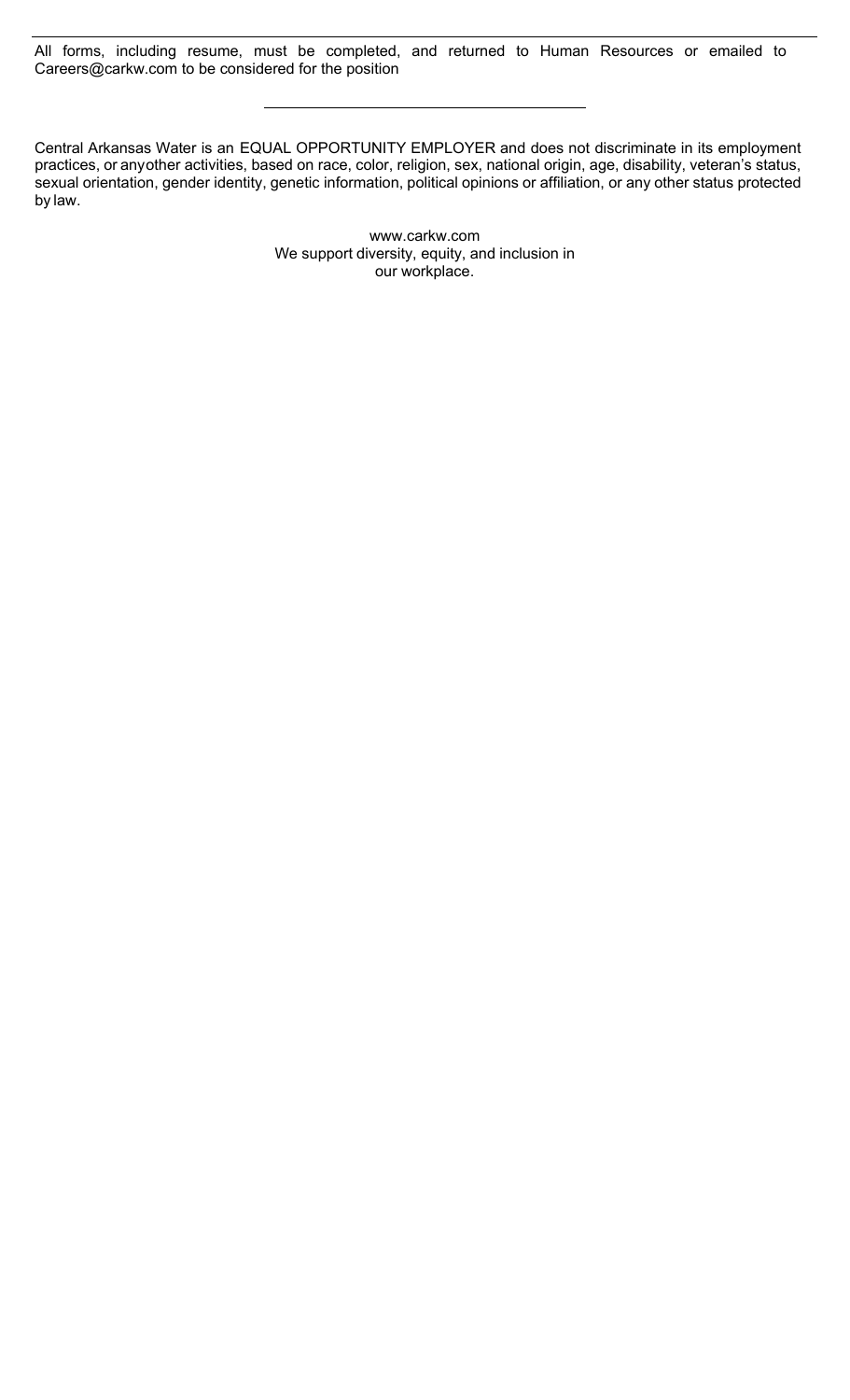|           | determining if we are adequately advertising job openings.  This information<br>is being collected and reviewed by our diversity team. Completing this form<br>is voluntary and your answers will not be viewed by the hiring staff. |
|-----------|--------------------------------------------------------------------------------------------------------------------------------------------------------------------------------------------------------------------------------------|
| Job Title | Please do not write your name on this survey form.                                                                                                                                                                                   |
|           | <b>Finance Manager</b>                                                                                                                                                                                                               |
|           |                                                                                                                                                                                                                                      |
|           | 1. How did you hear about this job opening?                                                                                                                                                                                          |
|           | Arkansas Democrat/Gazette Newspaper                                                                                                                                                                                                  |
|           | <b>HBCU's</b><br><b>AWWA</b>                                                                                                                                                                                                         |
|           | AICPA, ARCPA, NSBCPA                                                                                                                                                                                                                 |
|           | Social Networks - Please Name                                                                                                                                                                                                        |
|           | Other - Please Name                                                                                                                                                                                                                  |
|           |                                                                                                                                                                                                                                      |
|           | Asian<br>American Indian or Alaska Native<br>Black, African American<br>Hispanic, Latino or Spanish<br>White<br>Other - Please Name<br>3. What is your gender?<br>Male<br>Female<br>Thank you for completing this survey.            |
|           |                                                                                                                                                                                                                                      |
|           | Check here and return if you do not wish to participate in this survey.                                                                                                                                                              |
|           | This survey is NOT a part of your official application for employment. It will not<br>be used for interview purposes or in any hiring decision. The information will be<br>filed separately from your application for employment.    |
|           |                                                                                                                                                                                                                                      |
|           |                                                                                                                                                                                                                                      |
|           |                                                                                                                                                                                                                                      |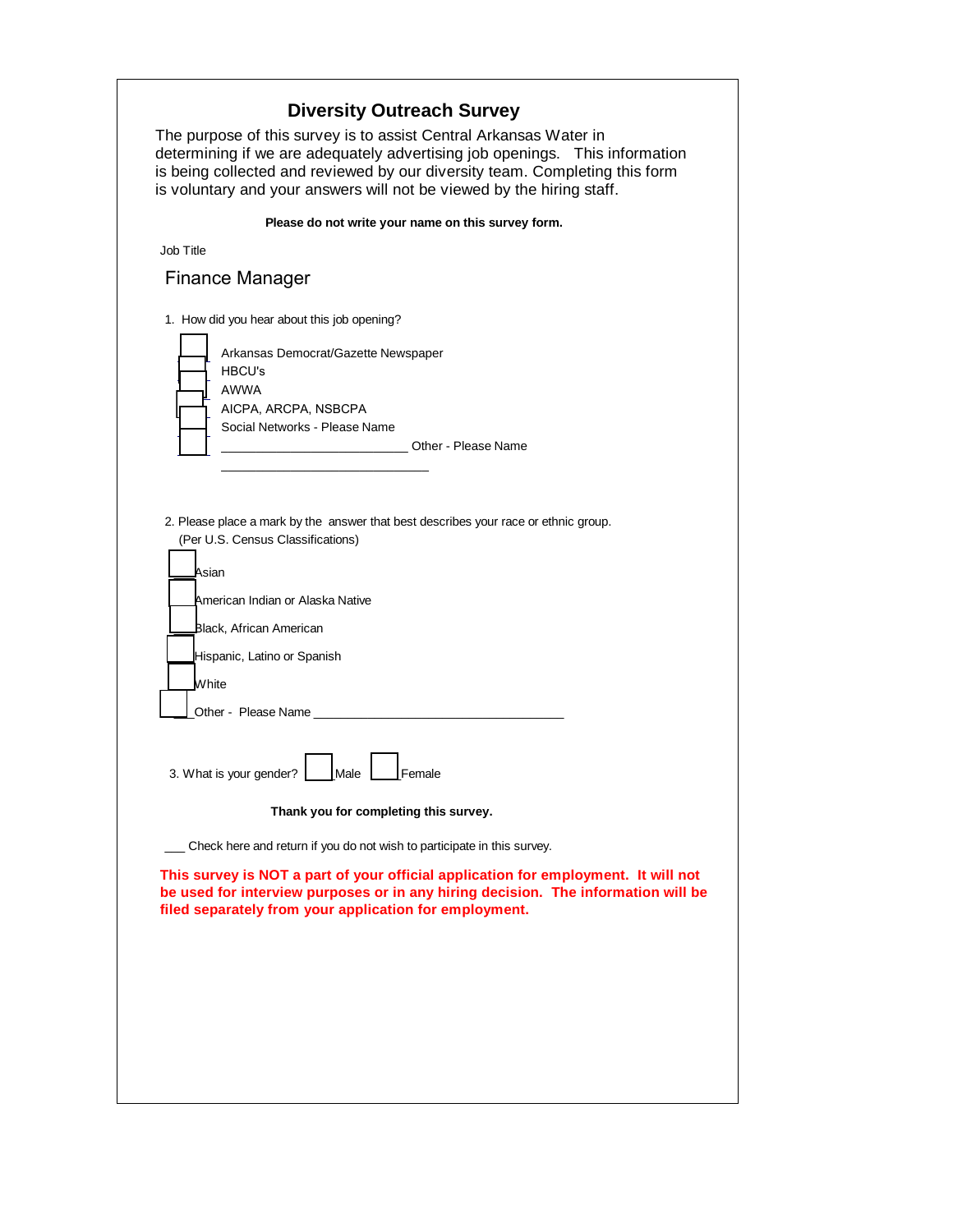

# **APPLICATION FOR EMPLOYMENT CENTRAL ARKANSAS WATER**

An incomplete or illegible application may jeopardize your opportunity for employment. Because eligibility to compete for positions is based on a review of your application and since only information provided will be evaluated, be certain that you complete all items as fully and accurately as possible.

| $NAME$ —                         |                           |                 |                                                                                                     |                   |                   |                                            |                  |
|----------------------------------|---------------------------|-----------------|-----------------------------------------------------------------------------------------------------|-------------------|-------------------|--------------------------------------------|------------------|
|                                  | LAST                      |                 | <b>FIRST</b>                                                                                        |                   | <b>MIDDLE</b>     |                                            |                  |
|                                  |                           |                 |                                                                                                     |                   |                   |                                            |                  |
| <b>CITY</b>                      |                           |                 | <b>STATE</b>                                                                                        | ZIP               |                   |                                            |                  |
|                                  |                           |                 |                                                                                                     |                   |                   |                                            |                  |
|                                  |                           |                 | ARE YOU A CITIZEN OF THE UNITED STATES OR ARE YOU LAWFULLY ELIGIBLE TO BECOME EMPLOYED IN THE U.S.? |                   |                   |                                            |                  |
| <b>YES</b>                       |                           |                 | NO (Proof of U.S. citizenship or immigration status will be required if employed)                   |                   |                   |                                            |                  |
|                                  |                           |                 |                                                                                                     |                   |                   |                                            |                  |
|                                  |                           |                 | POSITION YOU ARE APPLYING FOR                                                                       |                   |                   |                                            |                  |
|                                  |                           |                 | TYPE OF EMPLOYMENT DESIRED: FULL-TIME TEMPORARY SUMMER PART TIME                                    |                   |                   |                                            |                  |
|                                  |                           |                 |                                                                                                     |                   |                   |                                            |                  |
|                                  |                           |                 | DATE AVAILABLE                                                                                      |                   |                   | SALARY REQUIREMENTS \$                     |                  |
|                                  |                           |                 | WHERE DID YOU HEAR ABOUT THIS OPENING? NEWSPAPER JOB LINE EMPLOYEE REFERRAL OTHER                   |                   |                   |                                            |                  |
|                                  |                           |                 | ***LIST PREVIOUS EMPLOYMENT, BEGINNING WITH THE LAST***                                             |                   |                   |                                            |                  |
| <b>FROM</b>                      | <b>TO</b>                 |                 | <b>NAME AND LOCATION OF</b>                                                                         | <b>SUPERVISOR</b> | <b>YOUR JOB</b>   | <b>REASON FOR</b>                          | <b>FULL OR</b>   |
| <b>DATE</b><br>(Mo)              | <b>DATE</b><br>(Mo)       | <b>EMPLOYER</b> |                                                                                                     |                   |                   | <b>LEAVING</b>                             | <b>PART TIME</b> |
| Yr)                              | Yr)                       |                 |                                                                                                     |                   |                   |                                            |                  |
|                                  |                           |                 |                                                                                                     |                   |                   |                                            |                  |
|                                  |                           |                 |                                                                                                     |                   |                   |                                            |                  |
|                                  |                           |                 |                                                                                                     |                   |                   |                                            |                  |
|                                  |                           |                 |                                                                                                     |                   |                   |                                            |                  |
|                                  |                           |                 |                                                                                                     |                   |                   |                                            |                  |
|                                  |                           |                 |                                                                                                     |                   | <b>GRADUATED?</b> |                                            |                  |
| <b>TYPE SCHOOL</b>               |                           |                 | <b>NAME &amp; ADDRESS</b>                                                                           |                   |                   | PRIMARY COURSES OF STUDY                   |                  |
| <b>HIGH SCHOOL</b>               |                           |                 | XXXXXXXXXXXXXXXXXXXX<br>XXXXXXXXXXXXXXXXXXXXX                                                       |                   |                   | XXXXXXXXXXXXXXXXXXXX<br>XXXXXXXXXXXXXXXXXX |                  |
| <b>BUSINESS OR</b>               |                           |                 |                                                                                                     |                   |                   |                                            |                  |
|                                  | TRADE SCHOOL              |                 |                                                                                                     |                   |                   |                                            |                  |
| <b>COLLEGE</b>                   |                           |                 |                                                                                                     |                   |                   | Major:                                     | Degree:          |
|                                  |                           |                 |                                                                                                     |                   |                   | Minor:                                     |                  |
| <b>GRADUATE</b><br><b>SCHOOL</b> |                           |                 |                                                                                                     |                   |                   | Degree:                                    |                  |
|                                  | CORRESPONDENCE COURSES OR |                 |                                                                                                     |                   |                   |                                            |                  |
| SPECIAL TRAINING                 |                           |                 |                                                                                                     |                   |                   |                                            |                  |

Excluding those which would reveal sex, race, religion, national origin, age, ancestry, disability or other protected status, list any professional, trade, business or civic organizations with which you are associated:

List professional, business or trade licenses held, awards or special recognitions received:

LIST THREE WORK-RELATED REFERENCES:

NAME OCCUPATION EMPLOYER PHONE # ASSOCIATION

\_\_\_\_\_\_\_\_\_\_\_\_\_\_\_\_\_\_\_\_\_\_\_\_\_\_\_\_\_\_\_\_\_\_\_\_\_\_\_\_\_\_\_\_\_\_\_\_\_\_\_\_\_\_\_\_\_\_\_\_\_\_\_\_\_\_\_\_\_\_\_\_\_\_\_\_\_\_\_\_\_\_\_\_\_\_\_\_\_\_\_\_\_\_\_\_\_\_\_\_\_\_\_\_\_\_\_\_\_\_

(Peer vs. supervisor)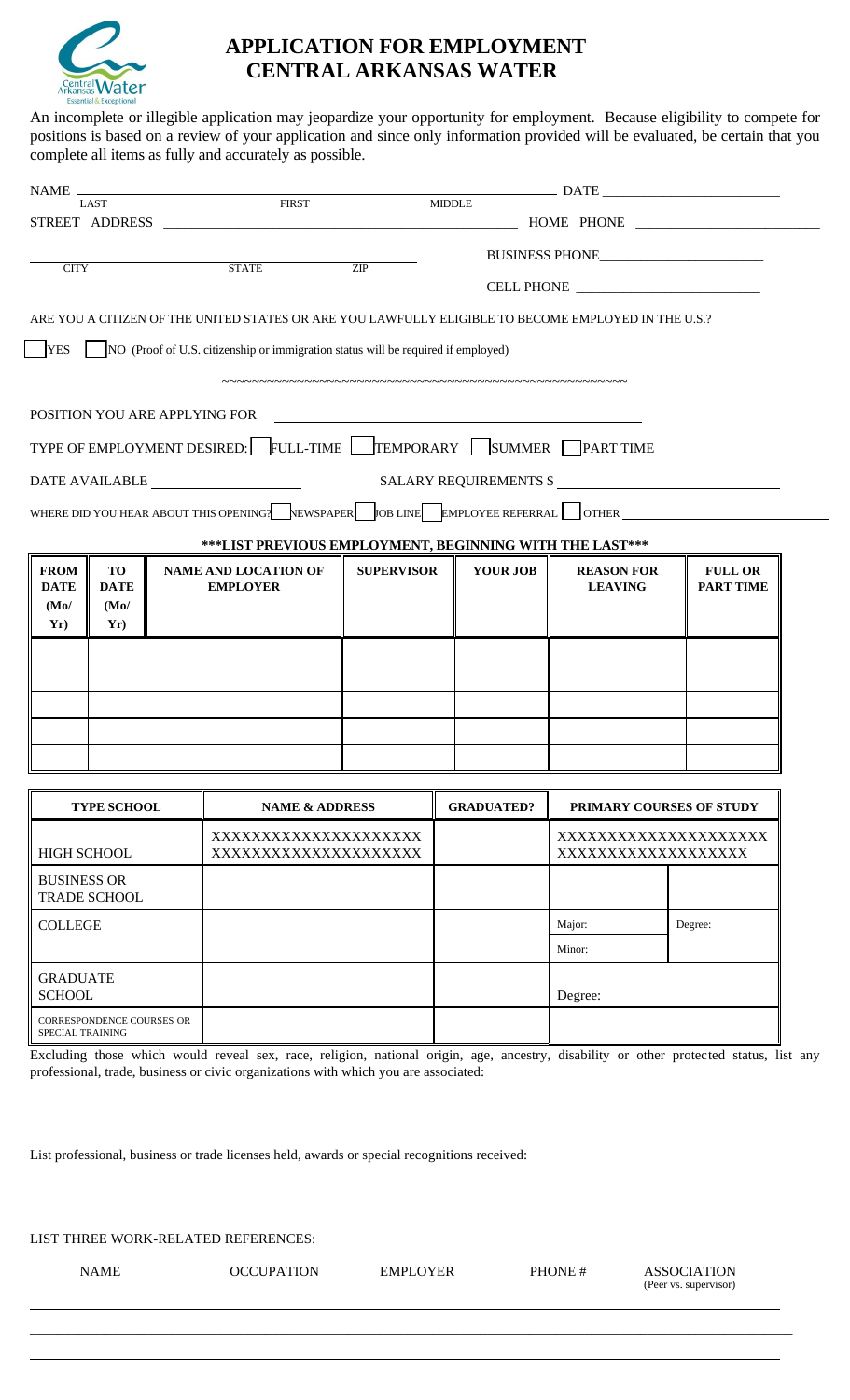|  |  |  | Have you previously been interviewed for a position with Central Arkansas Water? If yes, provide positions and dates: |  |
|--|--|--|-----------------------------------------------------------------------------------------------------------------------|--|
|  |  |  |                                                                                                                       |  |

Have you ever been employed by Central Arkansas Water? If yes, provide position, dates, and reason for leaving:

\* Do you understand the physical and mental requirements of the job for which you are applying?  $\Box$  Yes  $\Box$  No

\* Are you able to fully and completely perform all functions, duties and responsibilities of the particular job for which you are applying with or without an accommodation?

Yes No If no, please provide an explanation: No If no explanation:

**\* The Americans With Disabilities Act of 1990 prohibits discrimination against a qualified individual with a disability.**

~~~~~~~~~~~~~~~~~~~~~~~~~~~~~~~~~~~~~~~~~~~~~~~~~~~~~~ **Central Arkansas Water embraces a diverse and inclusive environment. As an Equal Opportunity Employer, all applicants who meet the stated qualifications will be considered for employment without regard to race, color, religion, gender, gender identity or expression, sexual orientation, national origin, genetics, disability, age or veteran status. CAW is also committed to compliance with all fair employment practices.**

~~~~~~~~~~~~~~~~~~~~~~~~~~~~~~~~~~~~~~~~~~~~~~~~~~~~~~

• **I, , understand and voluntarily agree that Central Arkansas Water (or an investigative bureau of your choice) may check any references or other information provided on this application form by me. Further, I hereby give consent to any and all current and prior employers of mine, or educational institutions I have attended, to provide information to Central Arkansas Water with regard to my employment with current or prior employers or my educational background. I understand and accept that your employment decision may be based upon information furnished by me or obtained through the verification process. I hereby release from liability the employer and its representatives for seeking such information and all other persons, corporations or organizations for furnishing such information. I authorize you to make copies of documents related to my employment, which shall have the same effect as the originals.**

Signed: Date:

• I understand and agree that if I am offered and accept a position with the Central Arkansas Water, that the position is not for a specific period of time, and I agree that I will be an employee at will and this arrangement can be terminated at any time by myself or Central Arkansas Water, with or without notice.

• If employed by Central Arkansas Water, I agree to abide by its rules and regulations.

• I understand and agree to examinations and testing, including a pre-employment physical, criminal background check, and drug screening, considered necessary by Central Arkansas Water at any time, at the option of the Utility and at no personal expense to me. I authorize the examining physician or organization to disclose to Central Arkansas Water or its representatives the results of such examinations, tests, or background information. I understand Central Arkansas Water will limit such information only to those individuals who have a need to be informed of such.

• I understand that, unless I am notified by Central Arkansas Water otherwise, this application will be considered only for the position I designated on this application form. I understand that in order to be considered for other available positions with Central Arkansas Water, I will need to complete a separate application for each position.

**I hereby affirm that my answers to the foregoing questions are true and correct, and I understand that misrepresentation or omission of facts called for in this application may be cause for disqualification for consideration of the position, or if employed by Central Arkansas Water, immediate dismissal without notice.**

**Signature of Applicant Date**